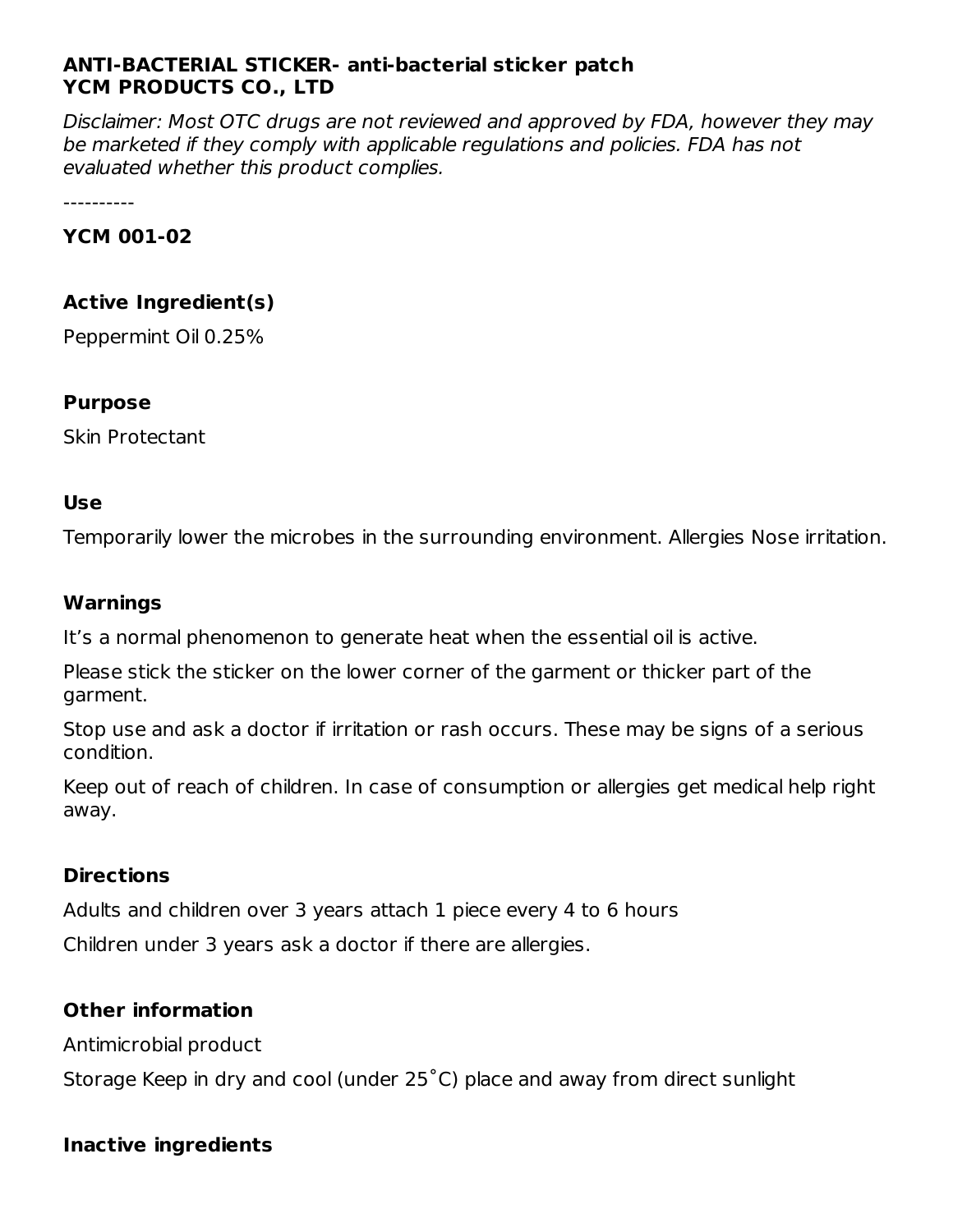# **Package Label - Principal Display Panel**



# 30 patches NDC: 80745-001-02

| <b>ANTI-BACTERIAL STICKER</b><br>anti-bacterial sticker patch    |                       |                           |                          |                   |  |  |  |
|------------------------------------------------------------------|-----------------------|---------------------------|--------------------------|-------------------|--|--|--|
|                                                                  |                       |                           |                          |                   |  |  |  |
| <b>Product Information</b>                                       |                       |                           |                          |                   |  |  |  |
| <b>Product Type</b>                                              | <b>HUMAN OTC DRUG</b> | <b>Item Code (Source)</b> |                          | NDC:80745-001     |  |  |  |
| <b>Route of Administration</b>                                   | <b>TOPICAL</b>        |                           |                          |                   |  |  |  |
|                                                                  |                       |                           |                          |                   |  |  |  |
| <b>Active Ingredient/Active Moiety</b>                           |                       |                           |                          |                   |  |  |  |
| <b>Ingredient Name</b>                                           |                       |                           | <b>Basis of Strength</b> | <b>Strength</b>   |  |  |  |
| PEPPERMINT OIL (UNII: AV092KU4JH) (PEPPERMINT - UNII:V95R5KMY2B) |                       |                           | PEPPERMINT OIL           | 0.25 mg in 100 mg |  |  |  |
|                                                                  |                       |                           |                          |                   |  |  |  |
| <b>Inactive Ingredients</b>                                      |                       |                           |                          |                   |  |  |  |
|                                                                  | <b>Strength</b>       |                           |                          |                   |  |  |  |
| POLYPROPYLENE (30000 MW) (UNII: T71QXI2O62)                      |                       |                           |                          |                   |  |  |  |
|                                                                  |                       |                           |                          |                   |  |  |  |